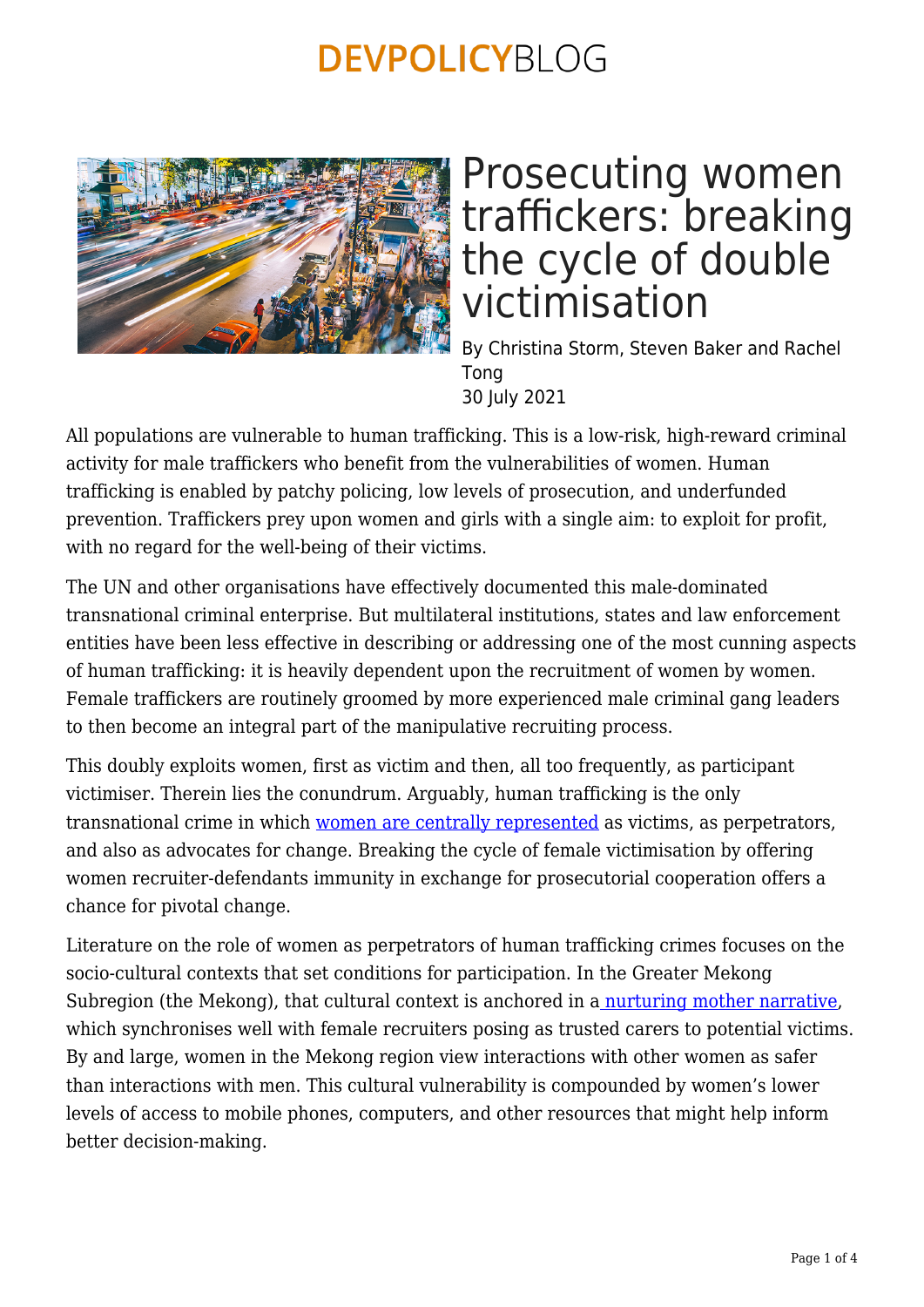These inherent sociocultural vulnerabilities combine to influence female trafficking targets to put their trust in the female recruiters, who are themselves often former victims of human trafficking. A recently published report by [DT Institute](https://www.dt-institute.org/dt-institute-and-dt-global-release-report-entitled-pandemic-impact-on-human-trafficking-in-the-greater-mekong-subregion/) highlights how the global COVID-19 pandemic has further exacerbated economic and gender imbalances in the region, and is significantly contributing to the vulnerabilities that tend to expose primarily women, girls and minority populations to trafficking.

By designing victim recruitment to feature the use of women as the lure, criminal entrepreneurs insulate themselves from the direct engagement with victims, and conveniently distance themselves from the prosecutorial system. Law enforcement and legal authorities predominantly arrest and prosecute the women recruiters. This legal action actually supports the structure that allows criminal leaders to operate human trafficking enterprises with relatively low risk to themselves.

The prevalence of women as an essential cog in the human trafficking machine in the Mekong region is neither uncommon nor rare. A [paper](https://www.unodc.org/documents/southeastasiaandpacific/download/2017/TiP_to_Thailand_20_Oct_2017.pdf) published in 2017 by the UN and the Thailand Institute of Justice (TIJ) showed how, of those arrested for trafficking in persons from Cambodia to Thailand, more than 70% of those incarcerated were women. In those two Mekong-region countries, trafficking was the offence with the highest percentage of female perpetrators.

The UN and TIJ report describes the trafficked victim-turned-recruiter as a "victim defendant". The paper canvassed the reported cases, convictions and sentencings involving the woman recruiter, or victim defendant. Victim defendants appear to be treated differently from country to country. Without uniform prosecutorial guidelines, judges are left on their own to interpret, weigh and apply leniency, mitigated circumstances or defences to charges of trafficking. These exculpatory complexities vary from court to court. In the end, whether a trafficking victim will have the opportunity to exculpate herself will depend more on the country of her capture than on universally applied principles of judicial fairness.

Offering indemnities is a long-standing prosecutorial strategy to build evidence and facilitate prosecution of organised crime leaders. As supported in the 2017 paper, under most current legal frameworks, offering immunities to traffickers is underutilised by the prosecution.

One approach to solving the problem of double victimising the female defendant could be anchored in the [UN Convention against Transnational Organized Crime](https://www.unodc.org/unodc/en/organized-crime/intro/UNTOC.html) (subscribed to by a majority of nations), which suggests nation states "consider ... granting immunity from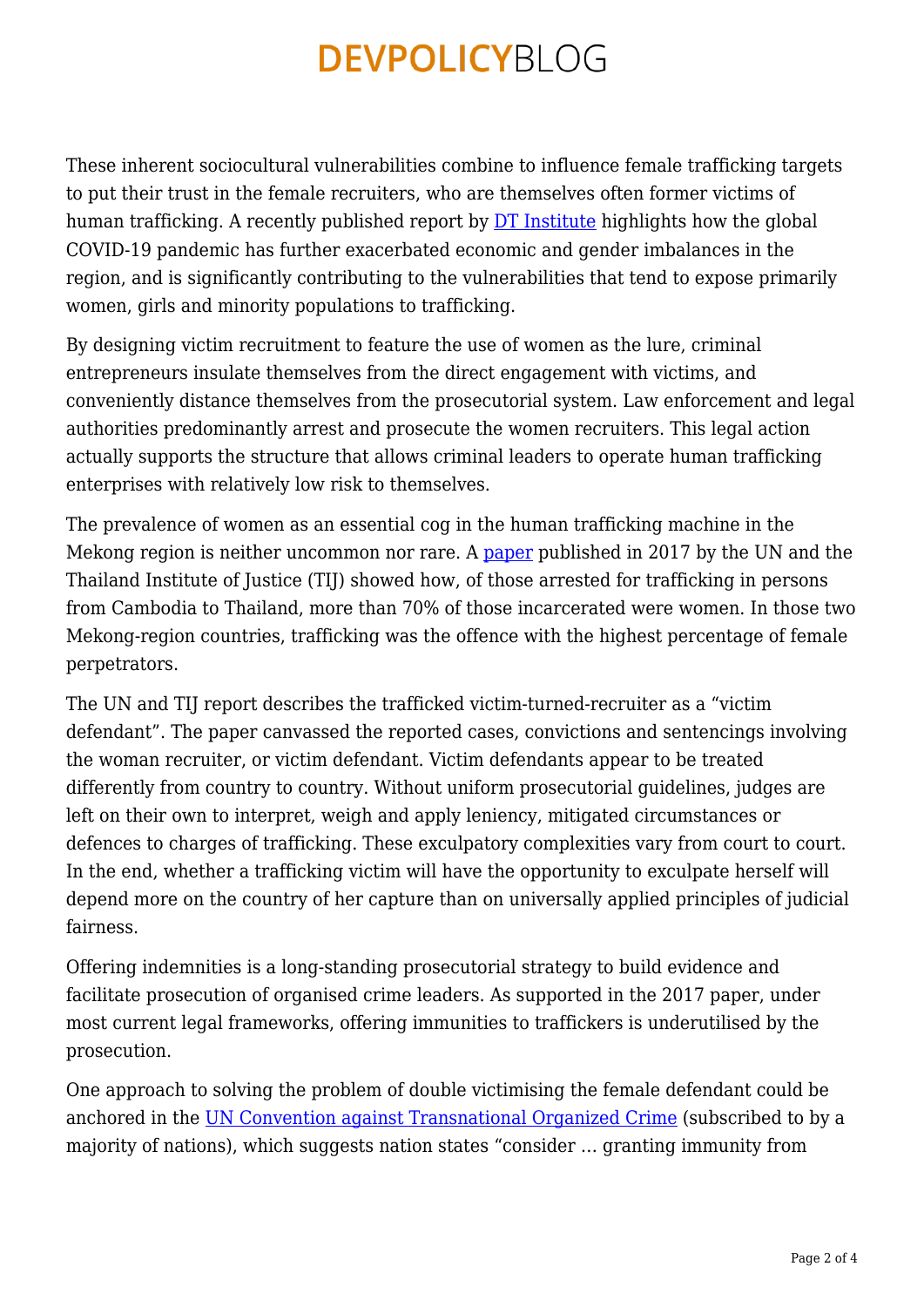prosecution to persons who provide substantial cooperation in the investigation or prosecution of an offence covered by this Convention."

The convention against transnational crime provides a framework for the international community to consider in granting immunity to women defendants who are caught in the cycle of victimisation and are willing to provide information on these arrangements – whether those women are victims accused of prostitution, undocumented work, or recruiters of other trafficked women. The proposal here is to take that provision one step further – to go beyond considering granting immunity in exchange for cooperation, to legislating it where the victim-recruiter can meet a clearly articulated evidentiary threshold that establishes victimhood, coupled with her unequivocal cooperation in prosecuting members of the criminal enterprise.

The lead in securing adoption of this change to existing trafficking protocols should be taken by those destination countries with strong rule-of-law frameworks and compelling human trafficking 'demand side' statistics – starting with the governments of the USA, Australia, China and Thailand.

At the very least, offering this immunity will end the repeated victimisation of the women whose lives have been upended first by organised crime, and then by the justice system. This approach will not only break the cycle of impunity that has favoured traffickers for decades, it will also break the cycle of double victimisation by offering women recruiterdefendants immunity in exchange for prosecutorial cooperation. This may increase the chances of energising existing human trafficking laws to target the real offenders.

### **Disclosure**

*This opinion piece comes from research observations that Christina Storm and Steven Baker have formed during work on* two research reports on transnational crime in the Mekong Region. These reports were made possible through a collaborative partnership between DT Institute and DT Global, as well as Charles Sturt University, Ropes and Gray (Hong Kong Office), and Global Alms. The views are those of the authors only.

#### **About the author/s**

#### **Christina Storm**

Christina Storm is Director of Rule of Law Programming at DT Institute. She has worked in international development over the last twenty years.

#### **Steven Baker**

Steven Baker is a socio-economist and Practice Leader, Economic Growth (Asia Pacific) at